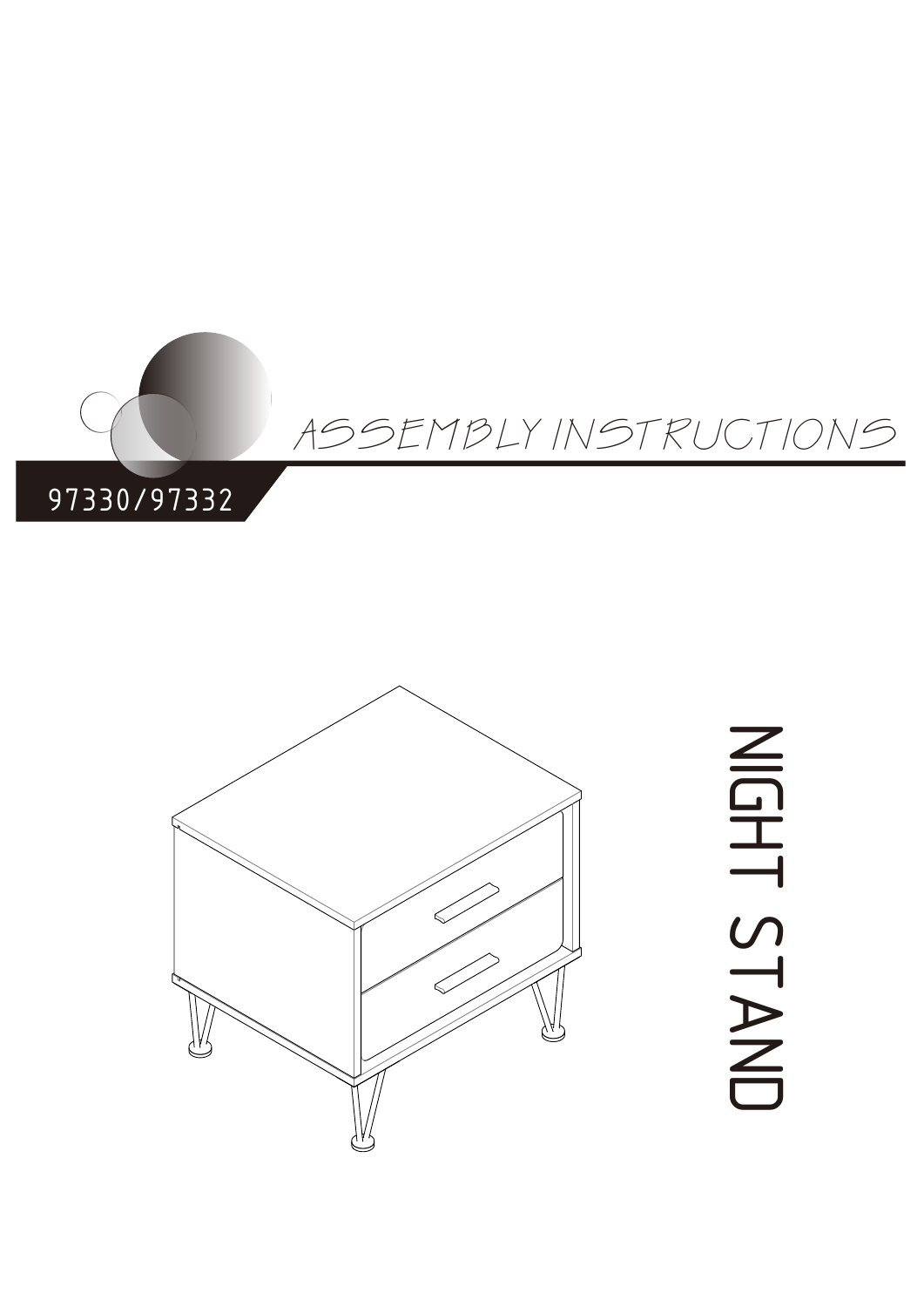# NIGHT STAND

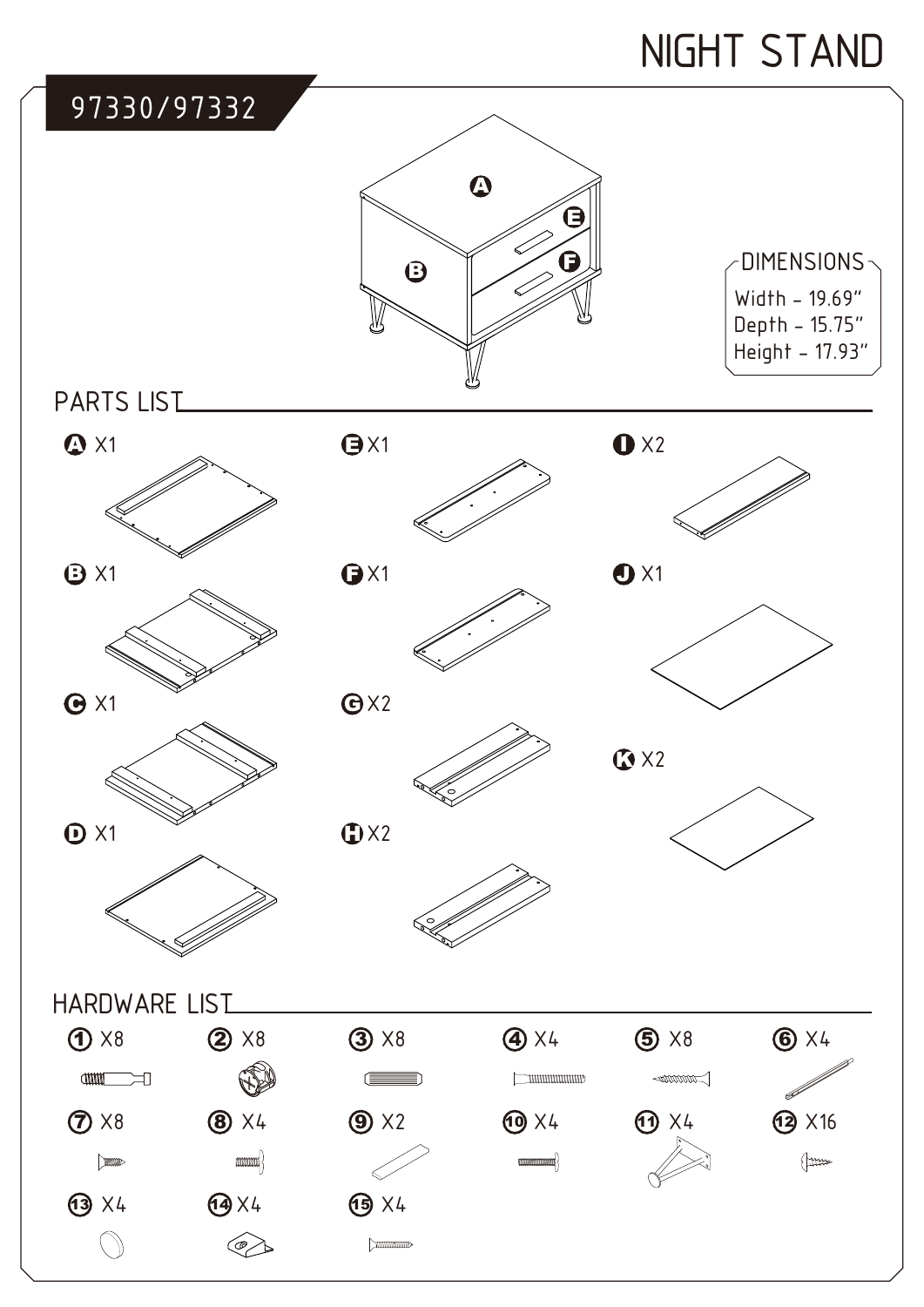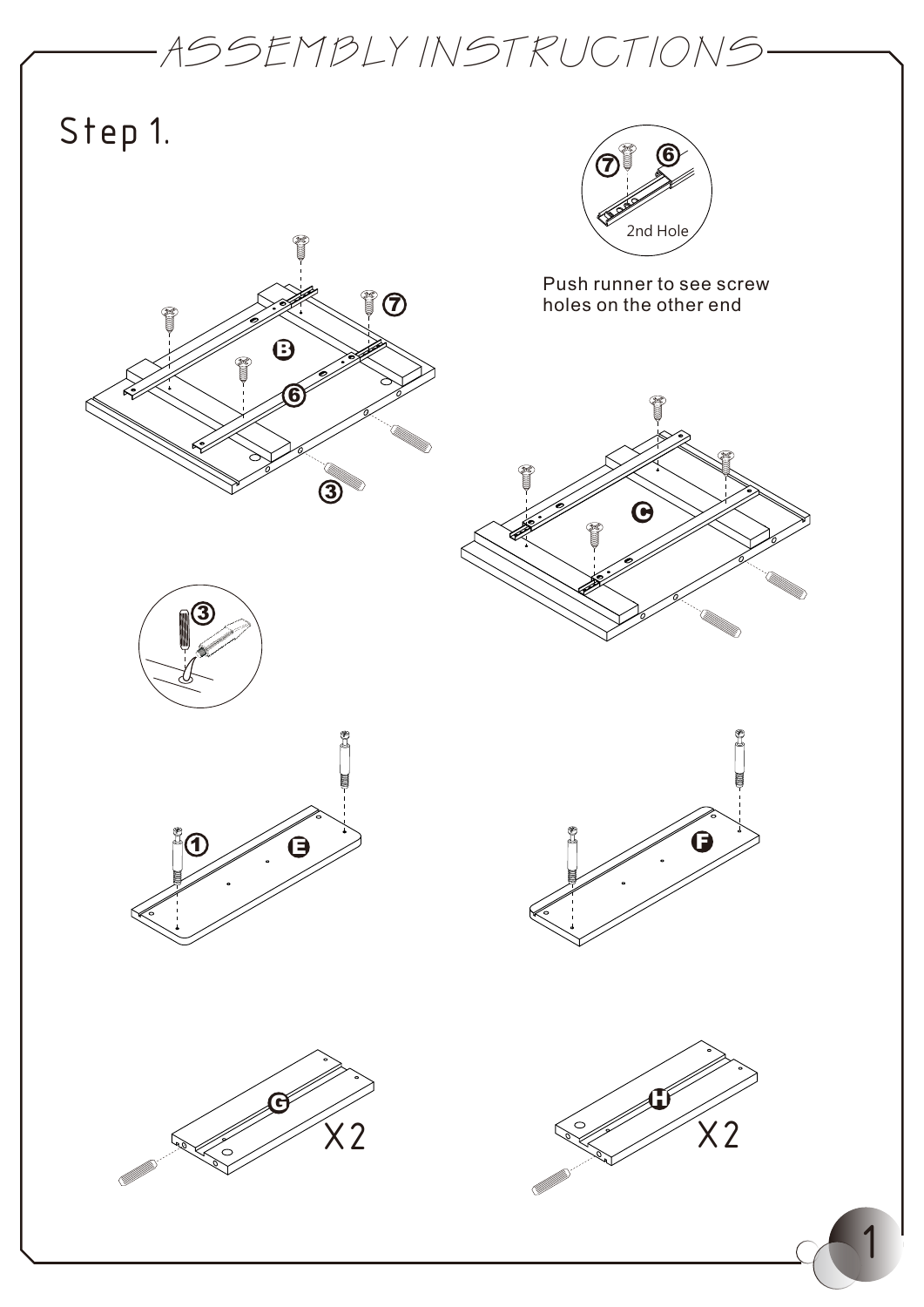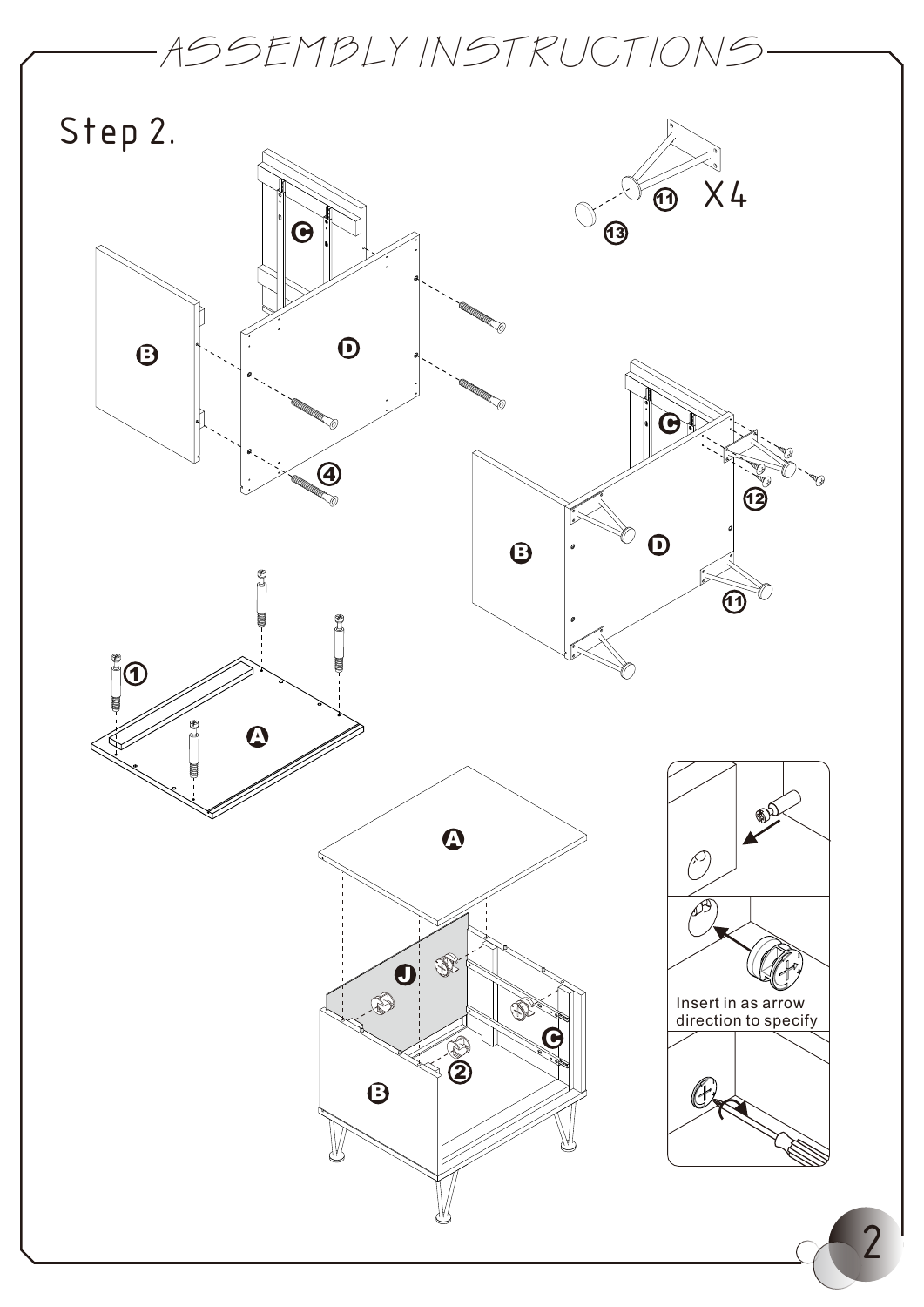